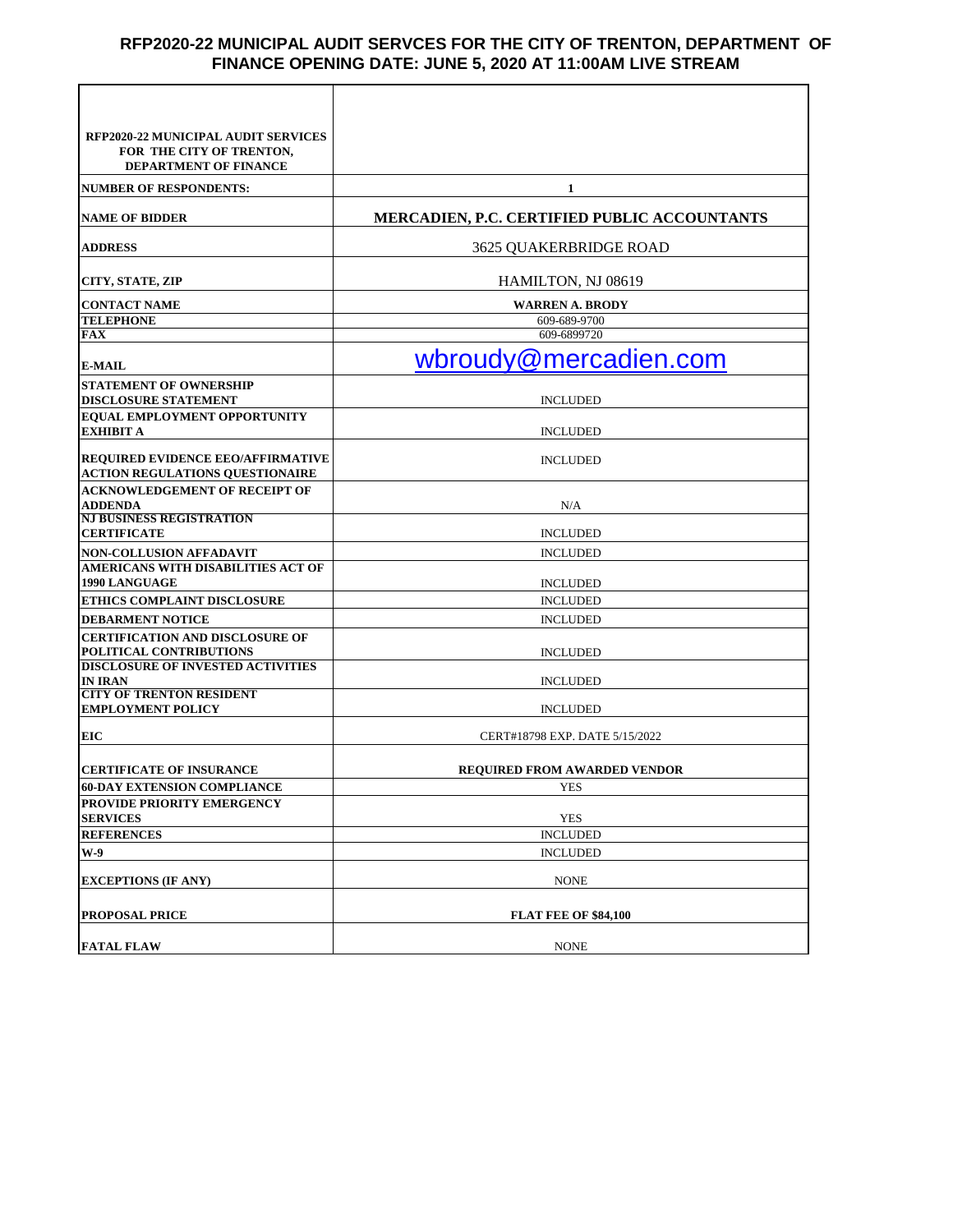

# **Cost Proposal**

Your investment is more than price. The value you receive through our areas of expertise is, by itself, a proven reason to remain a client. You're not just getting a traditional CPA, you're gaining an advisor that brings expertise on a variety of subjects and issues. It is for this reason that we are very confident that we create value for our clients.

We propose a flat fee of \$84,100 (which reflects a significant discount from our standard rates) including meetings, site visits and out-of-pocket expenses for the completion of the preparation of the annual financial statement and single audit. Our fees are based on the time expended by each of our staff and are calculated at their respective discounted hourly rates. These rates are established on the basis of staff members' levels of experience and responsibilities, are quite fair and very competitive with the rates of other CPA firms offering the types of services that we provide.

#### Financial Statement and MOU Audit

|                         | Supervising |         |  |         |  |        |  |          |        |
|-------------------------|-------------|---------|--|---------|--|--------|--|----------|--------|
|                         |             | Partner |  | Manager |  | Senior |  | Staff    | Total  |
| Hours                   |             | 25.00   |  | 71.00   |  | 148.00 |  | 306.20   | 550.20 |
| <b>Discounted Rates</b> |             | 258     |  | 162     |  | 126    |  |          |        |
| Sub-total               |             | 6.450   |  | 11,502  |  | 18,649 |  | \$23,271 | 59,872 |

# **State and Federal Single Audit**

|                         | Supervising |         |         |       |        |                                |       |       |       |        |
|-------------------------|-------------|---------|---------|-------|--------|--------------------------------|-------|-------|-------|--------|
|                         |             | Partner | Manager |       | Senior |                                | Staff |       | Total |        |
| Hours                   |             | 16.00   |         | 26.00 |        | 70.00                          |       | 93.00 |       | 205.00 |
| <b>Discounted Rates</b> |             | 258     |         | 162   |        | 126                            |       | 76    |       |        |
| Sub-total               |             | 4,128   |         | 4,212 |        | 8,820                          |       | 7,068 |       | 24,228 |
|                         |             |         |         |       |        | <b>Total Fee Not to Exceed</b> |       |       |       | 84,100 |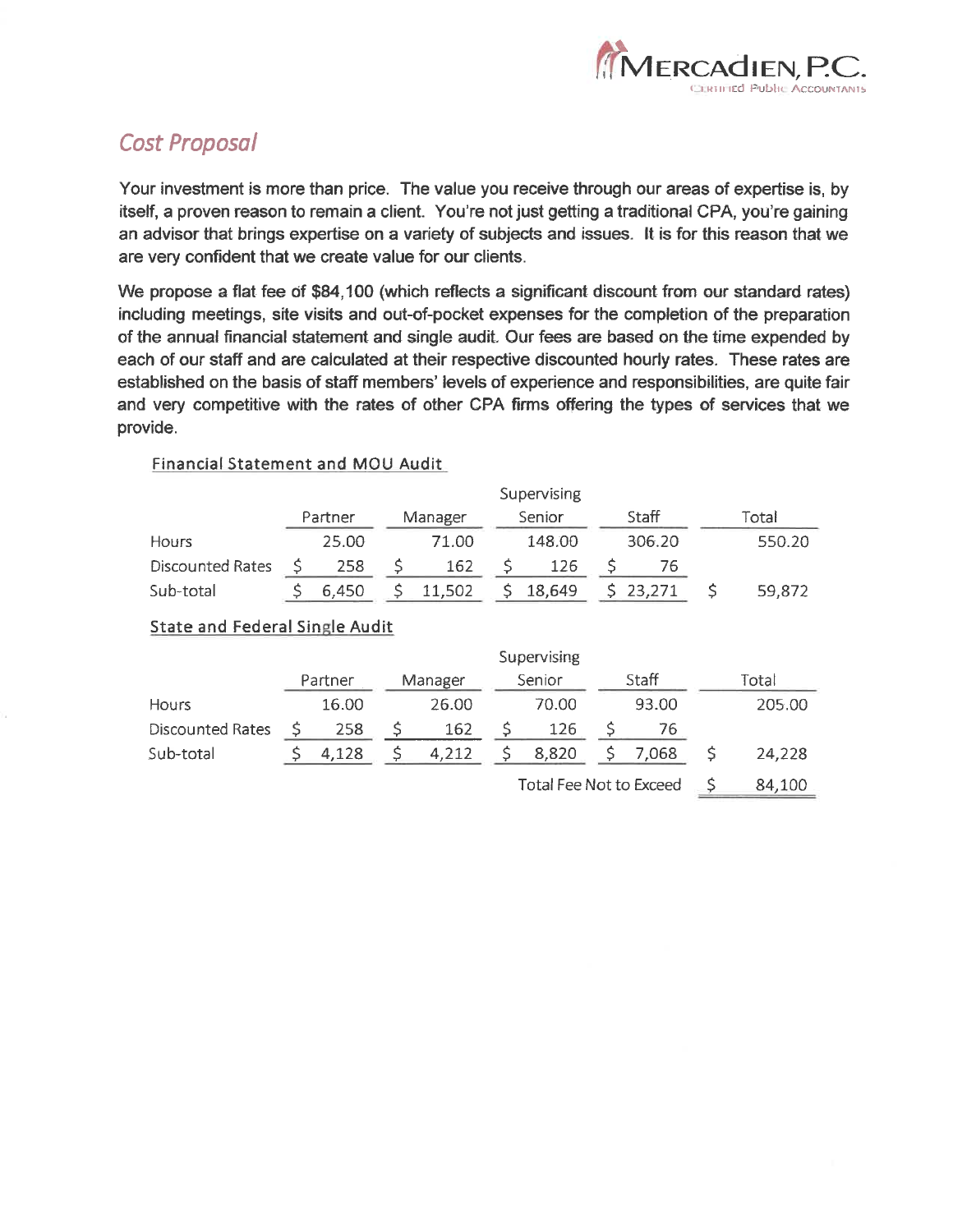

Any other services requested by the City will be charged at the discounted hourly rates identified below.

| <b>Discounted Hourly Rates</b> |       |  |
|--------------------------------|-------|--|
| Principals                     | \$258 |  |
| <b>Managers</b>                | \$162 |  |
| <b>Supervising Seniors</b>     | \$126 |  |
| Staff                          | \$76  |  |
|                                |       |  |

As the City's auditors for several years, we have followed our core values in the performance of those services. We will bring the same level of effort and attention to detail on this engagement. We will utilize our knowledge of the City's operations and apply it to the overall scope of this engagement. Due to our previous experience in working with the City's management, we believe we can smoothly and efficiently complete the audits within the desired timeline. This sets us apart and makes us far superior to other firms proposing on this engagement.

Mercadien has a history of meeting clients' statutory deadlines and a proven track record of providing services within budgeted costs. Please note we have not increased fees from last year in the above cost proposal.

Sincerely,

# **MERCADIEN, P.C. CERTIFIED PUBLIC ACCOUNTANTS**

 $W_{n}$  A Bung

Warren A. Broudy, CPA, RMA, CGFM, CGMA, PSA Principal